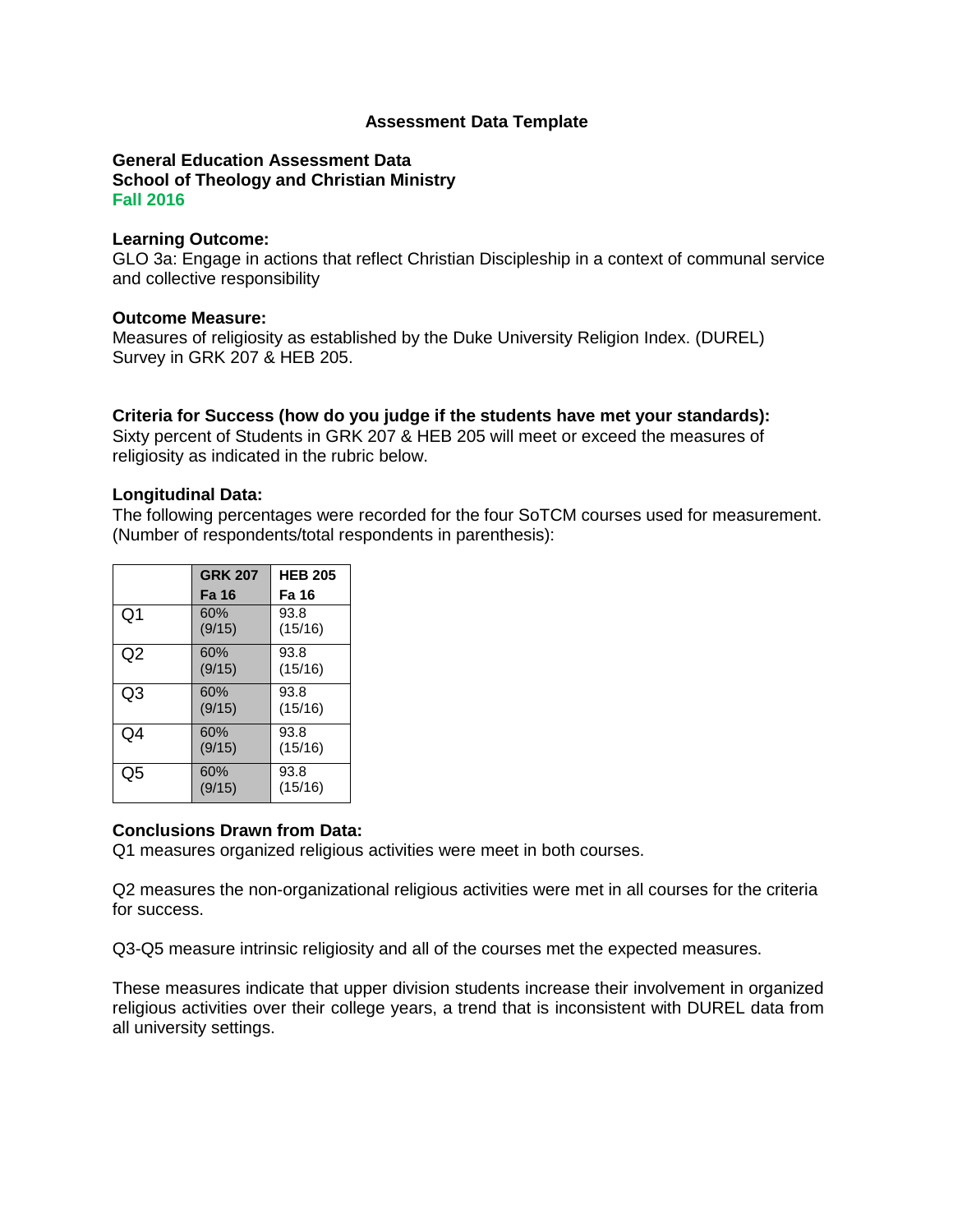These responses show that the instruction regarding accountability for non-organizational religious activities such as prayer, meditation or Bible Study throughout the GE instruction has increased from the 2015-2016 data

These responses show a high level of intrinsic religiosity and a desire to integrate religious beliefs into all of life throughout the college years.

## **Changes to be Made Based on Data:**

To better assess the impact of our GE courses on Christian discipleship, we analyzed an additional question (Q-9 in Fa 15 and Q-14) from our end-of semester survey that asked: Do you expect as a result of taking this class that there will be an impact in the future on your participation in Christian practices such as worship, prayer, Bible study, sharing your faith, and service to others.

Responses were placed on a scale from A (no impact) to E (strong impact). We set a measure of 60% because each course focuses on Biblical language.

|                           | GRK 207<br>Fa 16 | <b>HEB 205</b><br>Fa 16 |
|---------------------------|------------------|-------------------------|
| $Q - 9$<br>or<br>$Q - 14$ | 60%<br>(9/15)    | 87.5%<br>(14/16)        |

These scores were consistently high and meet the expectations of the GLO.

## **Rubric Used**

The instrument used was the DUREL Religiosity Survey.

(1) How often do you attend church or other religious meetings? (ORA—organizationalreligious activity)

1 – more than once a week;  $2$  – once a week;  $3$  – a few times a month;  $4$  –a few times a year; 5-once a year or less; 6 – never

#### **MORE THAN 60% of respondents will answer with a 1 or 2.**

(2) How often do you spend time in private religious activities, such as prayer, meditation or Bible

study? (NORA—non-organizational religious activity)

1 – more than once a week;  $2$  – once a week;  $3$  – a few times a month;  $4$  –a few times a year; 5-once a year or less; 6 – never

# **MORE THAN 60% of respondents will answer with a 1 or 2**.

The following section contains 3 statements about religious belief or experience. Please mark the extent to which each statement is true or not true for you. n my life, I experience the presence of the Divine (i.e., God) - (IR—Intrinsicreligiosity)

1 - Definitely true; 2 - Tends to be true; 3 - Unsure; 4 - Tends not to be true; 5 - Definitely not true of me

# **MORE THAN 60% of respondents will answer with a 1 or 2**.

(3) My religious beliefs are what really lie behind my whole approach to life – IR-(Intrinsic Religiosity) 1 - Definitely true; 2 - Tends to be true; 3 - Unsure; 4 - Tends not to be true; 5 - Definitely not true of me

**MORE THAN 60% of respondents will answer with a 1 or 2.**